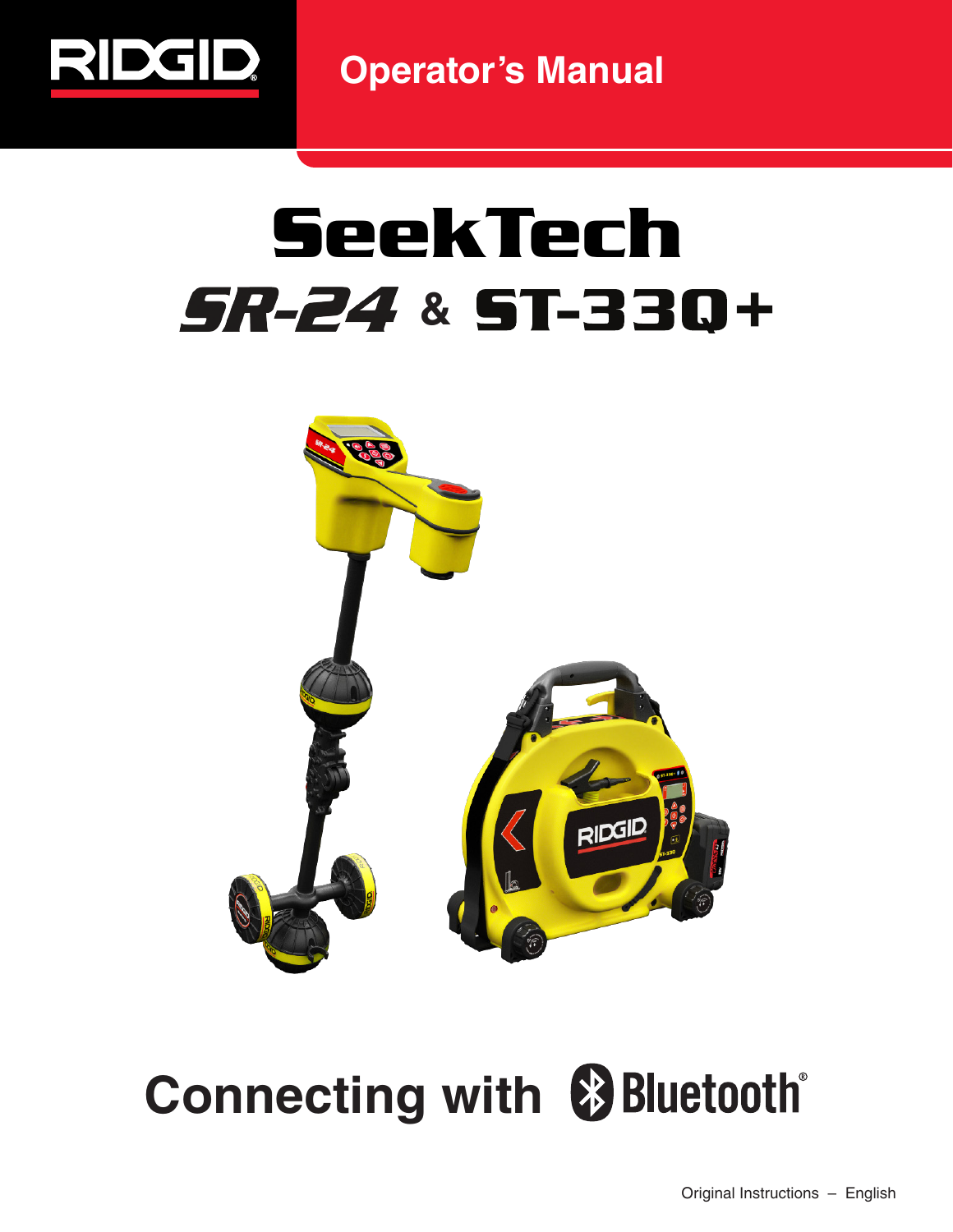#### **Table of Contents**  $\sim$

| <b>System Overview</b>      |  |
|-----------------------------|--|
|                             |  |
|                             |  |
|                             |  |
| <b>Bluetooth Connection</b> |  |
|                             |  |
|                             |  |
|                             |  |
|                             |  |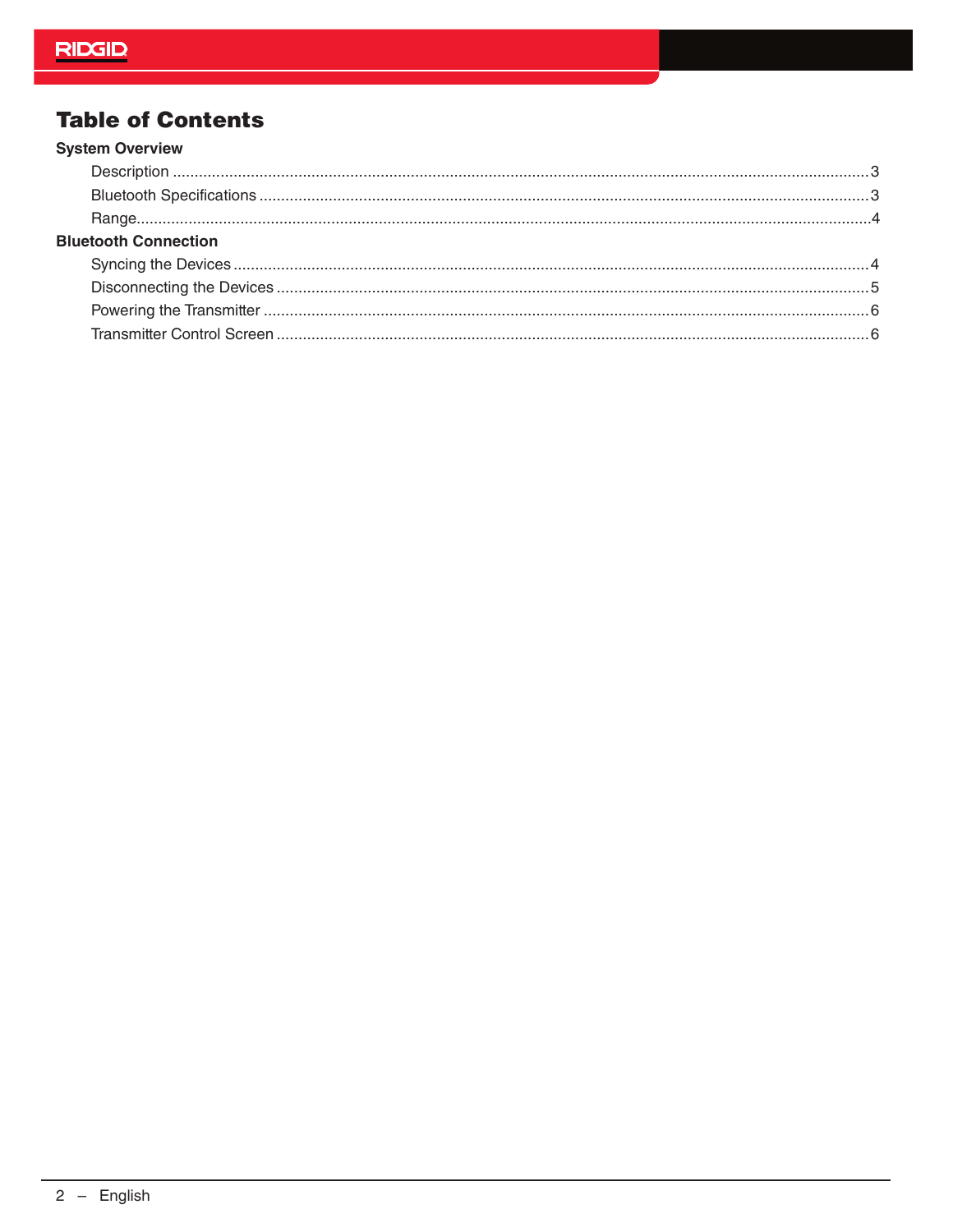#### System Overview

This document covers the basics of connecting the devices and controlling the transmitter from the receiver. Refer to the operator's manuals for the RIDGID SeekTech SR-24 and RIDGID SeekTech ST-33Q+ for more information on each product's individual specifications and operation.

#### **Description**

The RIDGID SeekTech SR-24 receiver and RIDGID SeekTech ST-33Q+ transmitter are equipped with Bluetooth® which allows the units to communicate with one another during operation. With Bluetooth enabled on both units, the SR-24 can be used to remotely monitor the transmitter's screen and control its operation during a locate, eliminating the need to walk back and forth to the transmitter to change settings.

| <b>Bluetooth Specifications</b>     |                                        |  |
|-------------------------------------|----------------------------------------|--|
| <b>Type</b>                         | Class 1                                |  |
| Profile                             | <b>RFCOMM</b>                          |  |
| Transmit power                      | 19 dBm                                 |  |
| Receiver sensitivity                | $-92$ dBm                              |  |
| Typical maximum<br>operating range* | 100 m $-$ 200 m<br>$(328 ft - 656 ft)$ |  |
| *Effective distance may vary        |                                        |  |

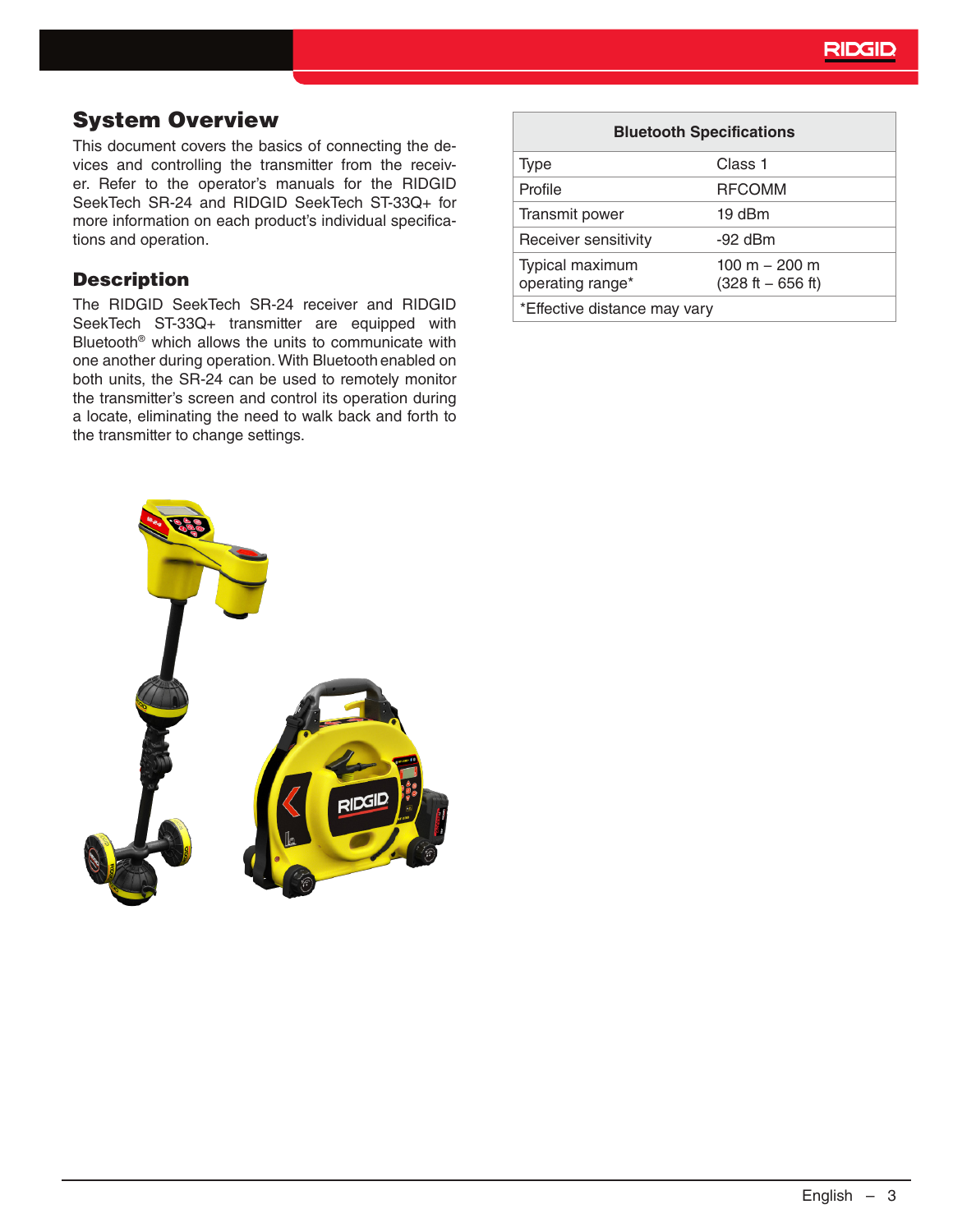#### **Range**

The ST-33Q+ and SR-24 work best when kept within 200 m [656 ft] of each other while connected by Bluetooth. The quality of the connection between devices may be affected by a number of factors including distance between devices and objects in the path between devices. For the best quality connection, maintain a clear line of sight between devices and set the transmitter so its battery faces the receiver. Objects blocking the line of sight between the transmitter and the receiver may significantly reduce the quality of their connection.



#### Bluetooth Connection

#### Connecting the Devices

To connect the devices, follow these steps:

- 1. Power on the receiver and press the Menu key  $\bullet$ .
- 2. Press the Down Arrow key  $\heartsuit$  to scroll through the frequencies list. Highlight the Bluetooth icon  $\mathcal D$  and press the Select key  $\mathbf{\odot}$ .
- 3. Press the Select key  $\bullet$  when the search icon **D** appears.
- 4. Press the Down Arrow key  $\heartsuit$  to highlight the transmitter you want to connect to. Press the Select key  $\odot$ .

You can identify your transmitter by its name and the last four digits of its serial number. The transmitter does not need to be powered on to be discoverable.

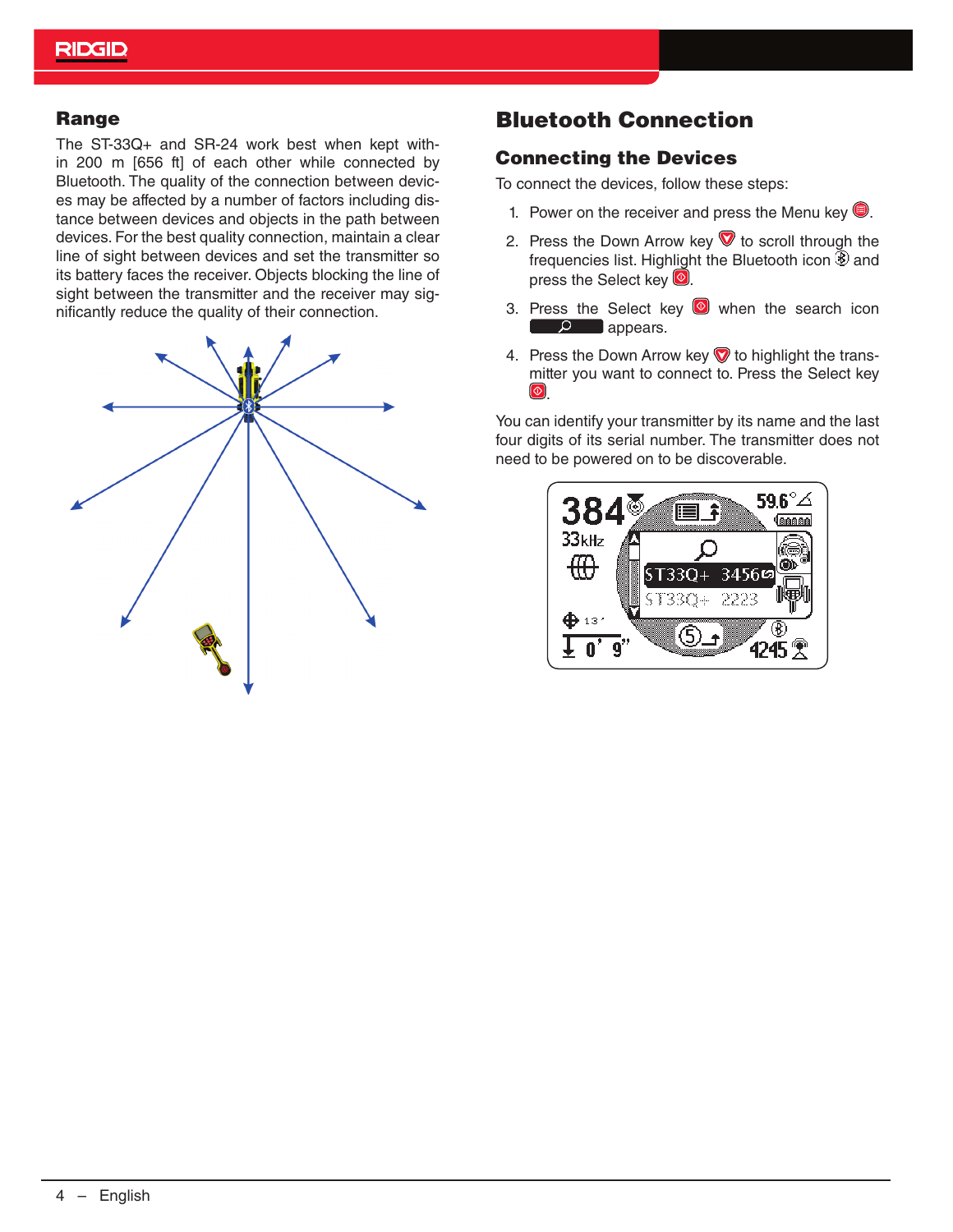Once a connection is made, the transmitter automatically powers on. When connected, the Bluetooth icon  $\circledast$  is visible on both the transmitter's and the receiver's screens. On the transmitter, a chain link image confirms that the two units are connected.



If the receiver has been paired with multiple transmitters, it automatically goes through the list and tries to connect to each one until it is successful.

*Note: The receiver can remember up to 16 devices it has been paired with. For more information on connecting to other devices, refer to the SR-24 manual.* 

#### Disconnecting the Devices

The two devices remain connected until manually disconnected. To disconnect the devices, follow these steps:

- 1. Make sure both the transmitter and receiver are powered on. On the receiver, press the Menu key  $\bullet$
- 2. Press the Down Arrow key  $\mathbf \nabla$  to navigate to and highlight the Bluetooth icon  $\mathcal{L}$ .
- 3. Press the Select key  $\bigcirc$ . The disconnect icon **displays when the devices have suc**cessfully disconnected.

On the transmitter, an image of a broken chain link confirms that the two units are disconnected.



On the receiver, a warning alert displays.

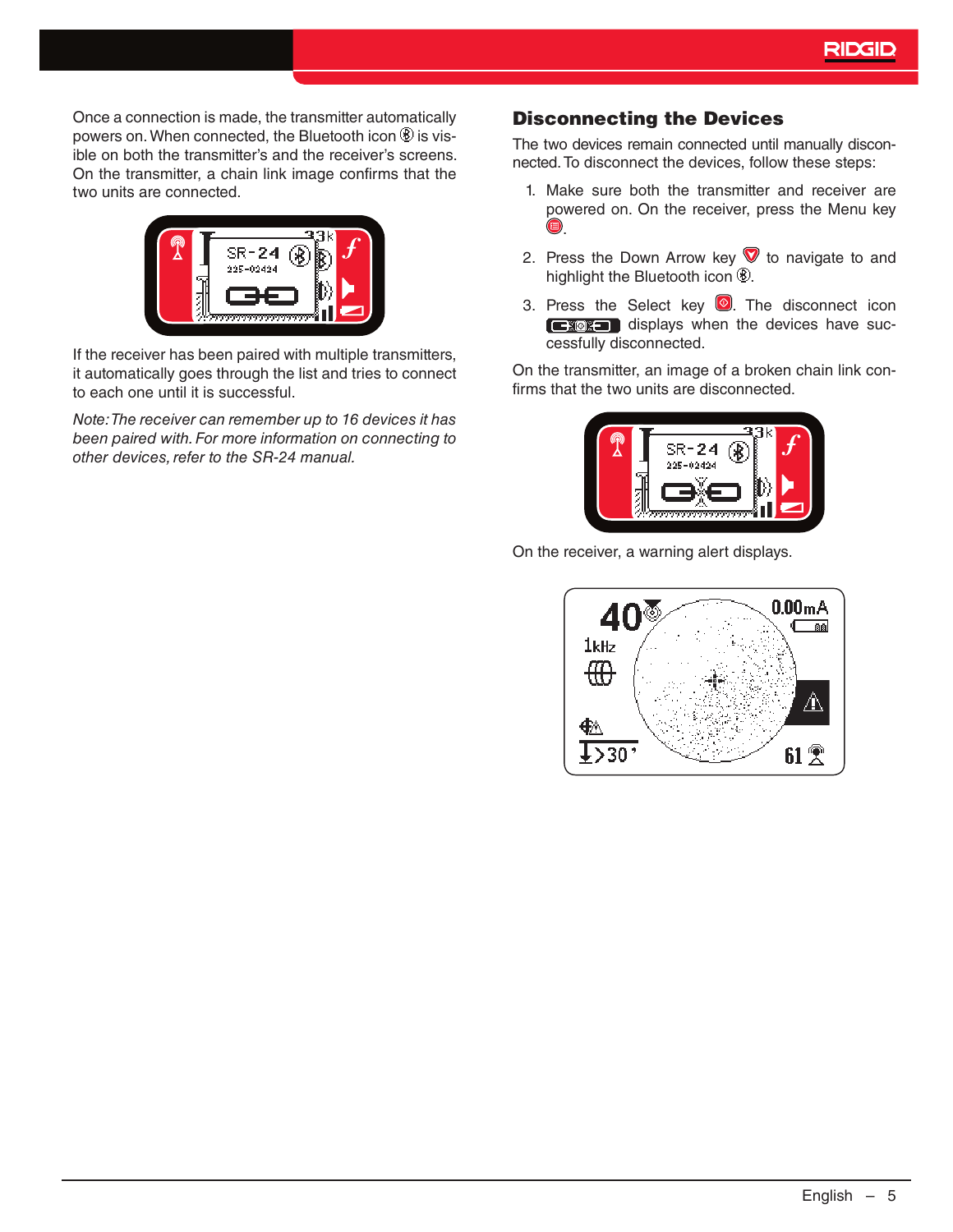#### Powering the Transmitter

When the two units are connected with Bluetooth, powering the receiver on or off automatically powers the transmitter on or off.

The receiver alerts you to changes in the transmitter's power status.



#### Setting the Frequency

Changing the receiver's frequency automatically updates the transmitter's frequency to match. If the frequency is changed on the transmitter, the receiver automatically updates to match as well.

#### Transmitter Control Screen

When the devices are connected, you can see the transmitter's screen from the receiver. The transmitter control screen allows you to control the transmitter's frequency mode, choose between direct connect or inductive mode, and adjust output power remotely. You can also remotely power the transmitter on or off and know if the transmitter has powered off unexpectedly.

Any changes made on the transmitter to frequency, direct connect or inductive mode, and output power can be seen on the receiver.

To open the transmitter control screen on the receiver, press the Menu key , then press the Right Arrow key  $\bullet$  to toggle in and out of the transmitter's control screen.



If more than one Bluetooth enabled SeekTech transmitter is present, press the Left Arrow key  $\bullet$  to cycle through available transmitters. Press the serial number listed below the transmitter icon to identify the specific transmitter you want to control.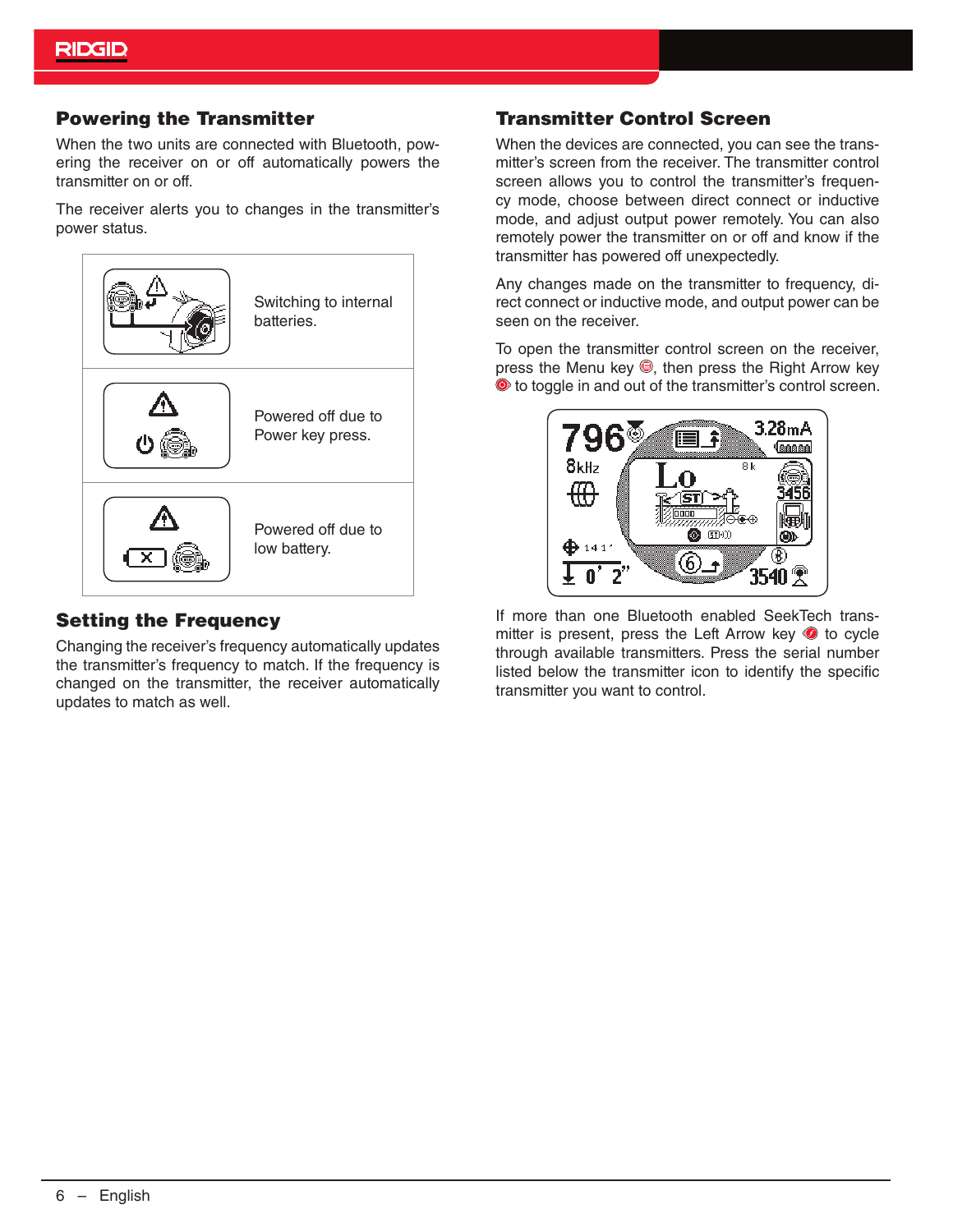#### **Direct Connect Mode and Inductive Mode**

To remotely set the transmitter to direct connect mode or inductive mode using the receiver, open the transmitter control screen. Press the Select key  $\bullet$  to toggle between direct connect mode and inductive mode.



#### **Clamp Mode**

The receiver can see the transmitter's clamp mode but cannot turn the transmitter's clamp mode on or off. An inductive clampmust be connected to access clamp mode. Refer to the operator's manual for your transmitter and inductive clamp for more information on using inductive clamp mode.

#### **Output Power**

Higher output settings produce a stronger signal for the receiver, but reduces battery life for the transmitter. Only use 1,000 mA High Output Mode if using an 18 V Lithium-ion rechargeable battery, external power, or high capacity NiMH D cell batteries. Do not use the ST-33Q+ in high output mode with standard alkaline batteries.

You can read the transmitter's output power or change it remotely from the receiver. To remotely change the transmitter's output power using the receiver, open the transmitter control screen. Press the receiver's Up and Down Arrow keys  $\bigcirc \mathbb{R}$  to adjust the output power.